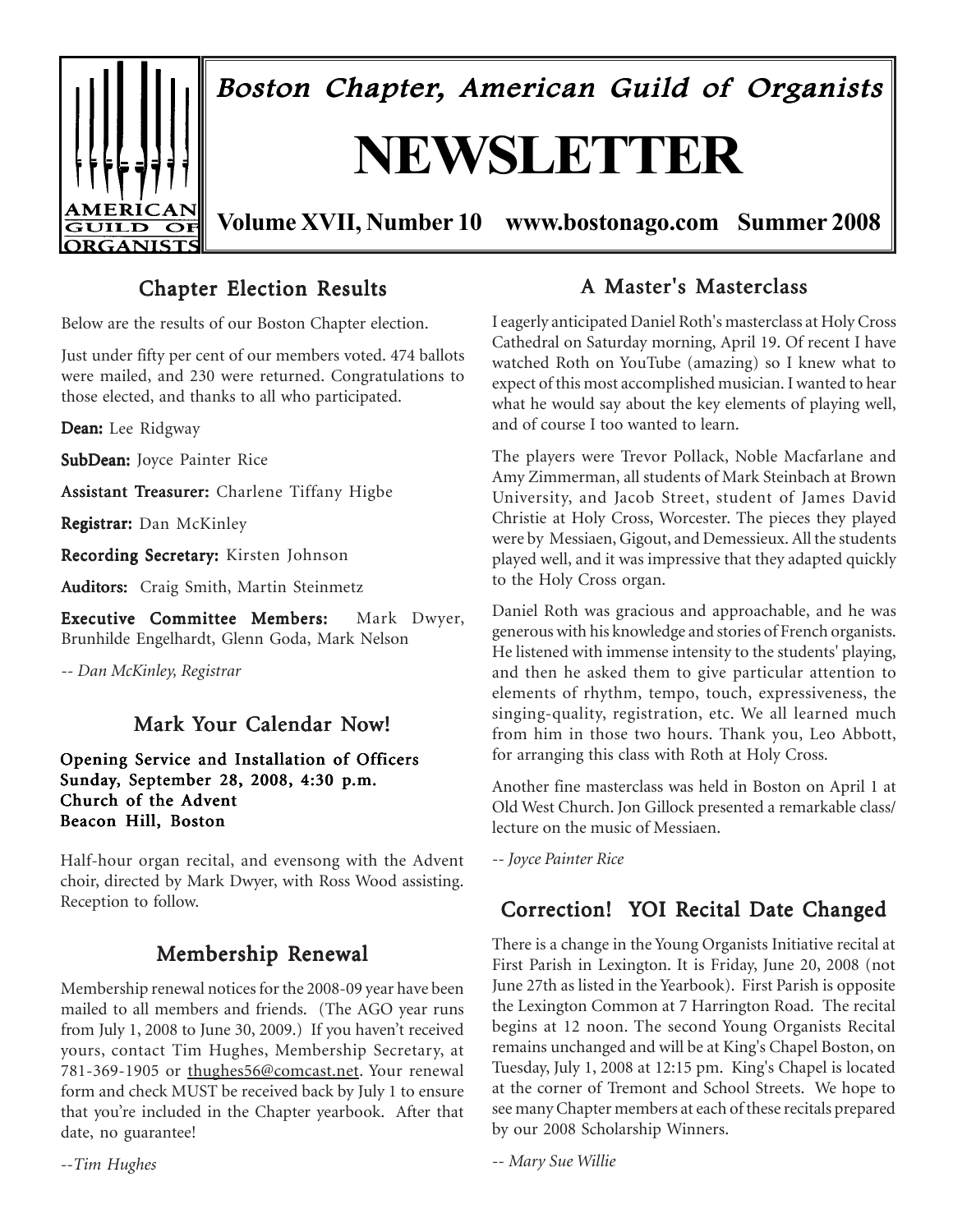# Dean's Message

Another year gone by? Where did it go?

I'm sure you are all familiar with that sentiment. In this case, my two years of deanship seem to have flown by, and I don't remember a thing, which is really too bad when writing my final message.

So, let's reconstruct. In June of last year I do remember going to the regional convention in Providence as the Boston Chapter ambassador. This turned out to be much more fun that I would ever have expected, and a very useful learning experience in terms of planning for our own *Regional Convention In Boston July 1-4, 2009. Sign up today at the special Chapter member bargain blowout rate!* There were wonderful recitals, interesting workshop, and all in all it was just a wonderful retreat with colleagues, a great mix of social events and education/ inspiration. I highly recommend it.

Planning for our upcoming convention continues and takes up a large portion of Chapter energy. The steering committee is almost complete, a few chairs still to be filled, and continues to meet monthly. What once seemed so far away is now coming closer at an exciting pace (see above – I'm sure we'll be wondering where all that planning time went a year from now).

We have an eminent slate of newly-elected officers ready to take up the leadership mantle. I am leaving the Chapter in excellent and extremely capable hands with Dean-elect Lee Ridgway who thankfully has been around long enough to know just about everyone in the Chapter and have a great resource of institutional memory himself, so I have no worries about the Chapter's future leadership.

Being one of the largest chapters in the Guild, Boston has a wealth of resources in terms of being able to present programs and run chapter programs without too much financial hardship. But a downside of our large size is that we find it hard to reach and involve all our members. The reasons are several – for one thing we cover a rather large geographical area that sees heavy traffic congestion on a regular basis, so it's not always a simple proposition for any member to attend a program or meeting. And I am well aware that we all just seem to be getting busier and have to select carefully how much we can do. We would love to see many more

*(Continued on next page)*

### **Executive Committee Meetings**

Monday evenings 7-9 pm, King's Chapel Parish House, 64 Beacon St. 2nd floor, Boston. Charles or Park St. MBTA June 2.

Executive committee meetings are open to all Chapter members.

Newsletter of the Boston Chapter, American Guild of Organists Published 10 times a year, September-June. Distributed to members & associates of the Boston Chapter, AGO.

Mailed at standard mail rates from Boston MA. Boston Chapter/AGO c/o Timothy Hughes, Membership 247 Washington St #24, Winchester MA 01890. Copyright © 2008, Boston Chapter, American Guild of Organists

### *Boston Chapter, AGO Officers 2007-2008*

| Heinrich Christensen<br>Dean<br>heinrich christensen@yahoo.com 617-983-1990                     |  |  |  |  |
|-------------------------------------------------------------------------------------------------|--|--|--|--|
| SubDean<br>Lee Ridgway<br>617-436-1193<br>ridgway@mit.edu                                       |  |  |  |  |
| Treasurer<br>Kirk Hartung<br>$508 - 820 - 3340$<br>kbhartung@aol.com                            |  |  |  |  |
| <b>Assistant Treasurer</b><br>Nancy Granert<br>617-479-0682<br>nancy granert@harvard.edu        |  |  |  |  |
| <b>Broadcasts</b><br>Martin Steinmetz<br>cmsteinmetz@verizon.net<br>781-235-9472                |  |  |  |  |
| Rev. Earl K. Holt III<br>Chaplain<br>617-227-2155<br>ekholt@kings-chapel.org                    |  |  |  |  |
| David Baker<br>Competitions<br>dgb137@mac.com<br>617-367-4260                                   |  |  |  |  |
| Glenn Goda<br>Examinations<br>glenngoda1545@aol.com<br>617-442-7079                             |  |  |  |  |
| Library<br>Joseph Dyer<br>$617 - 527 - 6403$<br>joseph.dyer@umb.edu                             |  |  |  |  |
| Membership Secretary<br><b>Timothy Hughes</b><br>781-369-1905<br>thughes $56@$ comcast.net      |  |  |  |  |
| Membership Committee<br>Judy Green<br>$617 - 482 - 3044$<br>jlgreen@green-associates.com        |  |  |  |  |
| Newsletter<br>Jim Swist<br>781-643-9733<br>swist@comcast.net                                    |  |  |  |  |
| Organ Advisory<br>Richard Hill<br>smhill42ne@earthlink.net<br>508-238-6081                      |  |  |  |  |
| Janet Hunt<br>Placement<br>617-746-5433<br>janet.hunt@sjs.edu                                   |  |  |  |  |
| Professional Development<br>Charlene Higbe<br>$617 - 497 - 0610$<br>$\text{cthigbe}(a)$ aol.com |  |  |  |  |
| Recording Secretary<br>Kirsten Johnson<br>978-443-3472<br>jkmnjohn@aol.com                      |  |  |  |  |
| Registrar<br>Dan McKinley<br>dan.mckinley@christchurchhw.org                                    |  |  |  |  |
| 978-412-8174<br><b>SPAC</b><br>Martin Steinmetz                                                 |  |  |  |  |
| 781-235-9472<br>emsteinmetz@verizon.net                                                         |  |  |  |  |
| Joshua T. Lawton<br><b>Substitutes</b><br>617-926-1042<br>itlawton@mac.com                      |  |  |  |  |
| YOI<br>Mary Sue Willie<br>cymswillie@comcast.net                                                |  |  |  |  |
| Stephanie Budwey                                                                                |  |  |  |  |
| sbudwey@hotmail.com<br>Martin Steinmetz<br>Auditors                                             |  |  |  |  |
| 781-235-9742<br>emsteinmetz@verizon.net<br>Craig Smith                                          |  |  |  |  |
| 781-740-4541<br>csmith@groton.org                                                               |  |  |  |  |
| Region I Councillor<br>E Lary Grossman<br>$413 - 247 - 9426$<br>elg@bradygrossman.com           |  |  |  |  |
| District Convener<br>Frank Corbin<br>508-767-7508<br>fcorbin@assumption.edu                     |  |  |  |  |
| Webmaster<br>Mark Nelson<br>978-283-1909<br>marknelson@cbfisk.com                               |  |  |  |  |
| <b>Executive Committee</b>                                                                      |  |  |  |  |

*Todd Beckham, Janet Hunt, Patrick Kabanda, Lois Regestein, Judy Green, Michael Smith, Mary Beekman, Richard Benefield, Stephanie Budwey, Cheryl Duerr, Douglas Major, Andrew Shenton*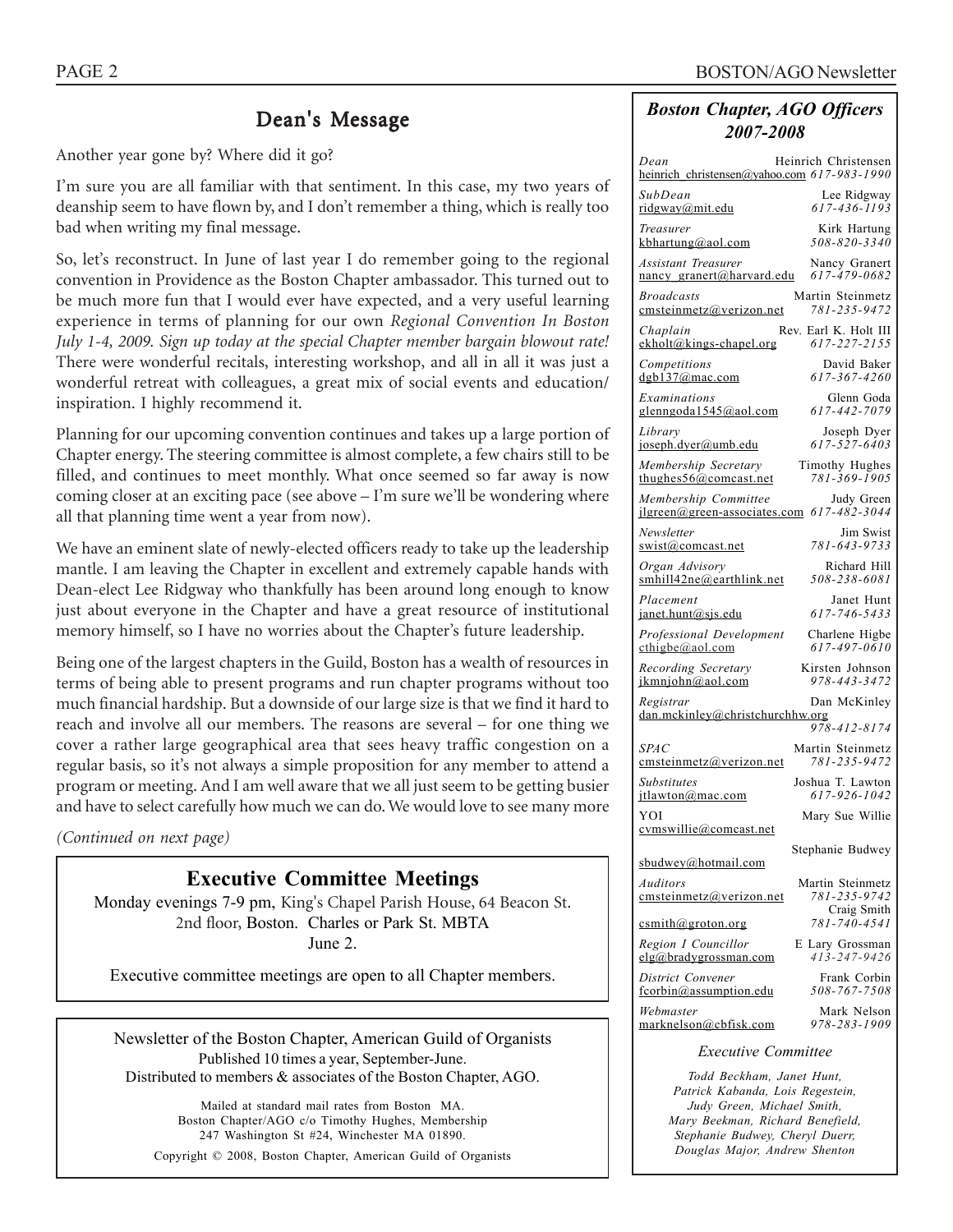### Dean's Message*(continued from previous page)*

of you at our programs, and it would also be wonderful to get more members involved in running the Chapter. The AGO is an organization that relies on its members to put in many hours of volunteer work. We risk burn-out and sheer exhaustion unless we all step up and share that burden. There are many ways to increase your personal engagement. The following is a short and very manageable list of steps I ask you to consider as my parting gift:

- Renew your membership (see page 1 for more details).
- Sign up for the Regional Convention, July 1-4, 2009. Use the coupon at the bottom right of this page.

• Call Dean Lee Ridgway or convention coordinator Michael Kleinschmidt and volunteer your services and talents – we need many helpers in the next year to pull of hosting a convention while our regular Chapter activities continue.

• Come to as many Chapter programs as you possibly can.

In return, I promise that you will be plenteously rewarded. The best part of being Dean has been getting to meet a lot of people that I probably would not have had occasion to enjoy if I had not found myself in this position. Both on the chapter, regional, and national levels, there are so many fun folks involved with our Guild – again I urge to get out there and discover them.

Thank you so much for letting me serve as your Dean – it has been a pleasure and a privilege.

*-- Heinrich*

# Annual Meeting of the BAGO

Monday, May 5, Dean Heinrich Christensen called to order his final annual meeting of the Boston Chapter, AGO, at Christ Church Unity, Brookline. The meeting followed an outstanding program performed by four young organists on the church's 1861 Hook. (See the review of this program on page 4).

Minutes of the annual meeting from Sunday, May 20, 2007, were approved as submitted. Results of the 2008 Chapter elections were announced, and written reports from committees and officers were presented. Copies of the annual reports are available from the Dean.

*-- Lee Ridgway, Dean-elect*

# Visits (Virtual or Real) to the Organ Library

At the end of April, the Organ Library of the Boston Chapter launched its new website (www.organlibrary.org). The home page provides general information about the Library, whose goal is the preservation of music written or transcribed for the pipe organ. Successive pages give an overview of the collections: printed music, books, periodicals, and sound recordings. Each of the most important special collections/ archives (e.g., E. Power Biggs, T. Tertius Noble, Searle Wright) is described separately, accompanied by a photograph.

The website also offers direct access to the Web Catalog of the Library's score collection: over 34,000 pieces of music, including the contents of all multi-composer collections). Multiple search capabilities (title, composer, hymntune, date of publication) are available.

The Organ Library is open on Monday and Friday and on most Tuesdays and Thursdays throughout the year. If you are in Boston, please pay a visit to the Library (745 Commonwealth Avenue, directions on the website). To make sure the Library will be open when you want to visit, send an e-mail to orglib@bu.edu or joseph.dyer@umb.edu. If possible, bring along (or send) some music that you would like to donate. Although the Library has a modest acquisition program, it has always depended on generous donations of music—a few pieces or many boxes—from local and not-so-local organists.

*--Joe Dyer*

# **Regional Convention in Boston, July 1-4, 2009 Early Registration Coupon for BAGO Members Only**

 $\mathcal{L}_\text{max}$ 

 $\mathcal{L}_\text{max}$  $\mathcal{L}_\text{max}$  and  $\mathcal{L}_\text{max}$  and  $\mathcal{L}_\text{max}$  and  $\mathcal{L}_\text{max}$ 

Name

Address

Early Registration \$250, Donation \$ Total \$\_\_\_\_\_\_ Payable to Boston AGO, mail to convention treasurer:

> Joel Davidson PO Box 14 Wollaston, MA 02170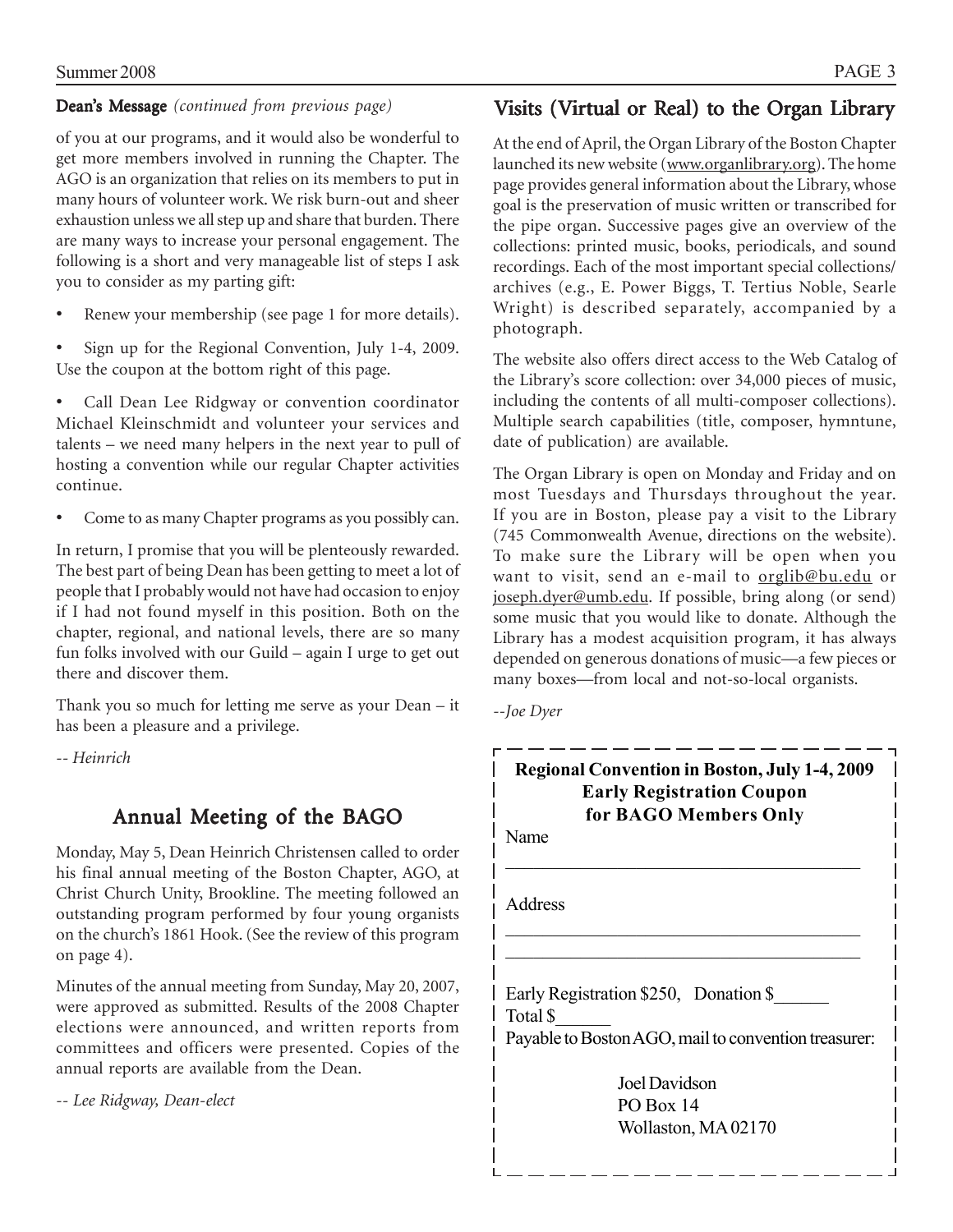### Review of Roth Recital

A very large crowd was present on April 20 to hear Daniel Roth, Titular Organist, Church of St. Sulpice, Paris, perform at the Cathedral of the Holy Cross, Boston, on the 1875 E. & G.G. Hook & Hastings organ. The event was co-sponsored by the BAGO Chapter and Holy Cross Cathedral, acknowledging both the bicentennial of the Boston Archdiocese and the connection in its early history with the Sulpicians in Paris.

The program consisted of works by former organistcomposers of St. Sulpice, plus one work of Messiaen. Starting with the *Allegro vivace (Symphonie V)* of Widor, we heard masterful playing, with the organ serving the music beautifully. Roth was a master of registration and legato, making the instrument sound its best. This was followed by two movements of *Suite de 2ème Ton* of Clérambault. Again, we heard more Widor, this time the *Choral (Symphonie VII).* Not as well-known as some other movements from the Symphonies, the interpretation and registration conveyed elegance and mystery. *Joie et Clarté des Corps glorieux* of Messiaen observed the centenary of his birth. *La mélodie intérieure* of Jean-Jacques Grünenwald used the *voix humaine*, one of the reed stops made by Henri Zimmerman of Paris. The music very aptly communicates the title. *Paraphrase sur Te Deum* of Dupré is a reconstructed improvisation. The first half of the program concluded with Roth's *Improvisation on submitted themes,* the two themes being a pseudo-chant by Henri Dumont, used in the early days of the diocese of Boston, and *Freu dich sehr,* presently used by the Cathedral for the Magnificat (the latter a German melody in recognition of Pope Benedict XVI's U.S. visit). Roth is a master of improvisation, so the harmonic language, use and development of themes and colors of the organ were a joy to hear.

The second part of the program began with three sections of a work by Roth, his *Livre d'orgue pour le Magnificat,* with a style quite different from his improvisation. Concluding the program was the *Symphonie Romane* of Widor, sounding absolutely gorgeous on this instrument. The inopportune applause after the first movement (intended for the previous work) may indicate that Widor's late style in his tenth and final Symphony is still unfamiliar to some. This work was dedicated to the romanesque basilica of St. Sernin in Toulouse and uses the Easter chant, *Haec dies.* The encore of this two and one-half hour program was *Toccata (Symphonie V)* of Widor, with the articulation as well-done as you are likely to hear. The program was a high point of the year.

*-- Rosalind Mohnsen*

### Review of Annual Meeting Recital.

Although student recitals are by no means a rarity for the Chapter, this program had an interesting twist. It featured not only some of our youngest players but one of greater Boston's oldest organs as well. And youth and age got along very nicely, as indeed they should. The organ in the delightfully Victorian Sears Chapel was built by Hook in 1861, and, electric blower excepted, has never been altered. Recently restored by Sean O'Donnell, it was in fine condition and tune for the recital.

Many organ students these days might be a bit put off by a historic two-manual mechanical-action organ with a 25 note flat pedalboard, two fixed combination spoons, and a hitch-down swell pedal far to the right of the more modern location. Not these four players. Rather, they seem to have enjoyed exploring the real essence of an organ such as this – the responsive action and the variety of registrational possibilities its nineteen pleasingly-voiced stops afforded. This is not an organ for "blockbuster" pieces, and none were attempted. Rather, the players wisely chose their varied repertoire from the vast array of shorter works of the 18th and 19th centuries. Indeed, this program was a sterling reminder that organ music need not be involved and bombastic, nor an organ complex and overwhelming, to produce a satisfying musical experience.

Maury Castro opened with a nicely-paced Stanley Voluntary, the *Allegretto* from Mendelssohn's 4<sup>th</sup> Sonata, and Stanford's *Intermezzo on an Irish Air*. He quickly established that this is an ideal organ for Mendelssohn, and, assisted by some registrants, proved that lack of pistons was no obstacle to the various changes required for a smooth performance of the Stanford. Laya Varghese, and Amy Zimmerman each gave us a Bach chorale prelude and a Bach fugue, Varghese's being the more ambitious. Such pieces are no problem on an organ such as this – not all that dissimilar from most of the organs Bach played. Varghese balanced Bach with a flowing interpretation of Brahms's 11<sup>th</sup> chorale prelude on warm foundations, and Zimmerman proved mastery of the unbalanced swell pedal in the *Adagio* from Franck's *Fantasie in C Major.* Jacob Street closed the program with perhaps the most technically demanding works on the program, beginning with a cleanly registered *Praeludium* by Tunder, and once again proved the organ's affinity for Mendelssohn with his youthful *Theme and Variations in D Major.* He closed in fine form by showing off the organ's delightful flute voices in the *Impromptu* from Vierne's *24 Pièces de Fantasie.* All four players are to be congratulated for their participation in this unusual program, and all received welldeserved applause from a good-sized audience.

*-- Barbara Owen*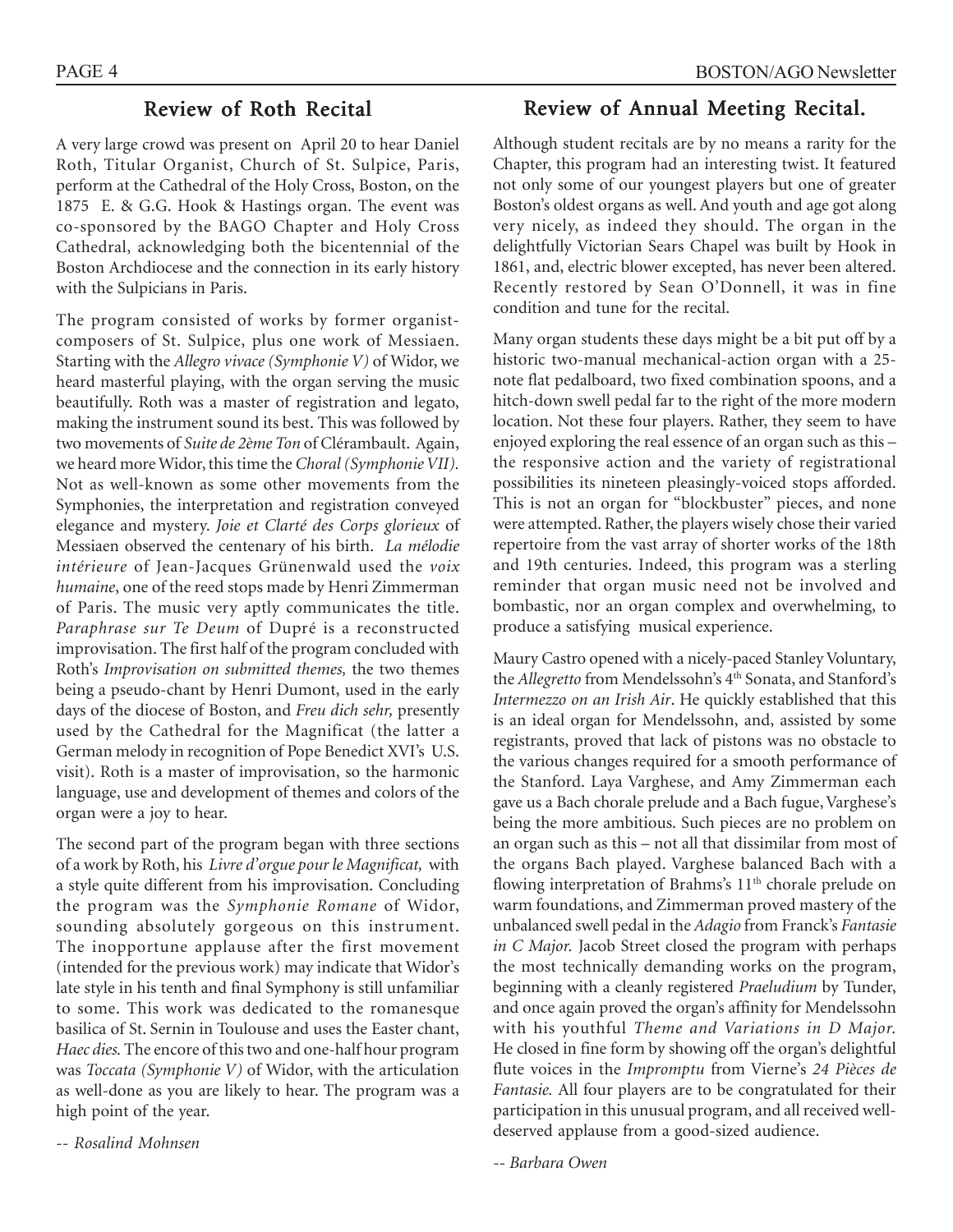#### Sunday, June 1 2:30 pm

Chris Elliott, theatre organ. Shanklin Music Hall, Groton MA. www.EMCATOS.com \$20 Under 16 Free with adult Advance sale \$20, 10+ \$18

### Tuesday, June 3 12:15 pm

Brenda Portman, organ: Bach, Bédard, Boëllmann, Sowerby. King's Chapel, 58 Tremont St, Boston. 617-868-8658 Donation \$3 因

### Wednesday, June 4 8:00 pm

Christa Rakich, organ; Wendy Rolfe, flute: Bach, Fanny Mendelssohn, Strayhorn, Franck, Woodman, Chaminade. Methuen Memorial Music Hall, 192 Broadway, Methuen MA. 978-685-0693 \$10/5

### Friday, June 6 12:15 pm

Michael Murray, organ. Trinity Church, Copley Sq, Boston. 617-536-0944 x389 Don. \$5 &

### 8:00 pm

Newport Baroque Orchestra; Robert Mealy, violin: Vivaldi *Four Seasons.* Mary Therese Royal de Martinez, soprano: 17th century Italian arias. Emmanuel Church, 42 Dearborn St, Newport RI. 401-621-6123 \$25/\$35 pref. **b** 

#### Saturday, June 7 8:00 pm

Newport Baroque Orchestra. *See Friday, June 6 at 8:00 pm.*

### Sunday, June 8 1:00 pm

Rodger Vine, piano: Bach, Rachmaninoff, Gershwin, Rodgers; Boston premieres by Marc-Andre Hamelin & Stephen Hough. Reception. Arlington Street Church, Hunnewell Chapel, Boston. 617-536-7050 Donation  $\boxed{6}$ 

#### 3:00 pm

Richard Hill, organ; Mary C Vacherweill, violin;

#### Mary Ann Vacherweill, clarinet: Annual Scholarship Concert. First Parish Church, 50 School St, Bridgewater MA. Donation

#### 4:00 pm

Jacob Street, organ: Bach, Buxtehude, Mendelssohn, Vierne, Reger. Trinity Episcopal Church, 26 White St, Haverhill MA. 978-372-4244 Free Fall

## Monday, June 9

#### 7:30 pm

Recorders/Early Music MetroWest: Orlando di Lasso. Trinity Episcopal Church, 81 Elm St, Concord MA. 978-264-0584 Donation \$5

# Tuesday, June 10

#### 12:15 pm

Yun Thwaits, pipa: Traditional Chinese Music. King's Chapel, 58 Tremont St, Boston. 617-868-8658 Donation \$3 **&** 

#### Wednesday, June 11 8:00 pm

Mark Dwyer, organ: Mendelssohn, Franck, Bach, Mulet, Vierne. Methuen Memorial Music Hall, 192 Broadway, Methuen MA. 978-685-0693 \$10/5

#### Sunday, June 15 12:15 pm

Rosalind Mohnsen, organ: *See back page.* Free  $\boxed{6}$ 

### Tuesday, June 17 12:15 pm

Nadia Stevens, organ: Bach, Scheidt, Hakim. King's Chapel, 58 Tremont St, Boston. 617-868-8658 Donation \$3 因

#### 7:30 pm

Ray Cornils, organ; Kotzschmar Festival Brass. Pre-concert talk at 6:30. Merrill Auditorium at City Hall, 389 Congress St, Portland ME. 207-883-4234 Donation \$12 **b** 

### Wednesday, June 18

#### 8:00 pm

Renée Anne Louprette, organ: Bach, Titelouze, Couperin, Isoir, Franck, Dupré, Messiaen, Tournemire. Methuen Memorial Music Hall, 192 Broadway, Methuen MA. 978-685-0693 \$10/5

## Friday, June 20

#### 12:00 noon

Young Organists Initiative Scholars in concert. First Parish, 7 Harrington Rd, Lexington MA.

#### 7:30 pm

Renaissonics & Friends (Tyson, *dir*); Ken Pierce, dancer/historian: Teaching dances from the 15th, 16th & 17th centuries. Refreshments. No partner required. Jewett Hall, First Church Cong, 11 Garden St, Cambridge. 617-661-3353 \$8

### Tuesday, June 24

### 12:15 pm

Wilshire Youth Choir & Shekinah (D Harley, *dir*): Vivaldi, Rutter, many more. King's Chapel, 58 Tremont St, Boston. 617-868-8658 Donation \$3 **6** 

#### 4:00 pm

Concordia Consort (Beardslee, *dir*): Holborne, Dowland, Byrd, Dering, Tye, others. Trinity Episcopal Church, 81 Elm St, Concord MA. 978-486-4288 Donation \$5 **b** 

#### 7:30 pm

Felix Hell, organ; Pre-concert talk at 6:30. Merrill Auditorium at City Hall, 389 Congress St, Portland ME. 207-883-4234 Donation \$12 | A

### Wednesday, June 25 12:15 pm

Richard Hill, organ: Harry Rowe Shelley. Unity Church, 13 Main St, North Easton MA. Donation for Unity Church Music.

#### 8:00 pm

David Carrier, organ: Franck, Vierne. Methuen Memorial Music Hall, 192 Broadway, Methuen MA. 978-685-0693 \$10/5

#### Tuesday, July 1 12:15 pm

Young Organists Initiative Showcase Recital. King's Chapel, 58 Tremont St, Boston. 617-868-8658 Donation \$3 [5]

#### 7:30 pm

Geroen Krahfoerst, organ; Pre-concert talk at 6:30. Merrill Auditorium at City Hall, 389 Congress St, Portland ME. 207-883-4234 Donation \$12 **b** 

### Wednesday, July 2 8:00 pm

Kevin Birch, organ: Foote, Buck, Guilmant. Methuen Memorial Music Hall, 192 Broadway, Methuen MA. 978-685-0693 \$10/5

#### Tuesday, July 8 12:15 pm

Robert Knupp, organ. King's Chapel, 58 Tremont St, Boston. 617-868-8658 Donation \$3 [5]

#### 7:30 pm

John Schwandt, organ (pops); Pre-concert talk at 6:30. Merrill Auditorium at City Hall, 389 Congress St, Portland ME. 207-883-4234 Donation \$12 | A

#### 8:00 pm

Andrew Paul Holman, organ: Pinkham. Old West Church, 131 Cambridge St, Boston. 617-739-1340 上

### Wednesday, July 9 8:00 pm

Eric Plutz, organ: Smart, Wammes, Bach, Wood, Duruflé, Saint-Saëns. Methuen Memorial Music Hall, 192 Broadway, Methuen MA. 978-685-0693 \$10/5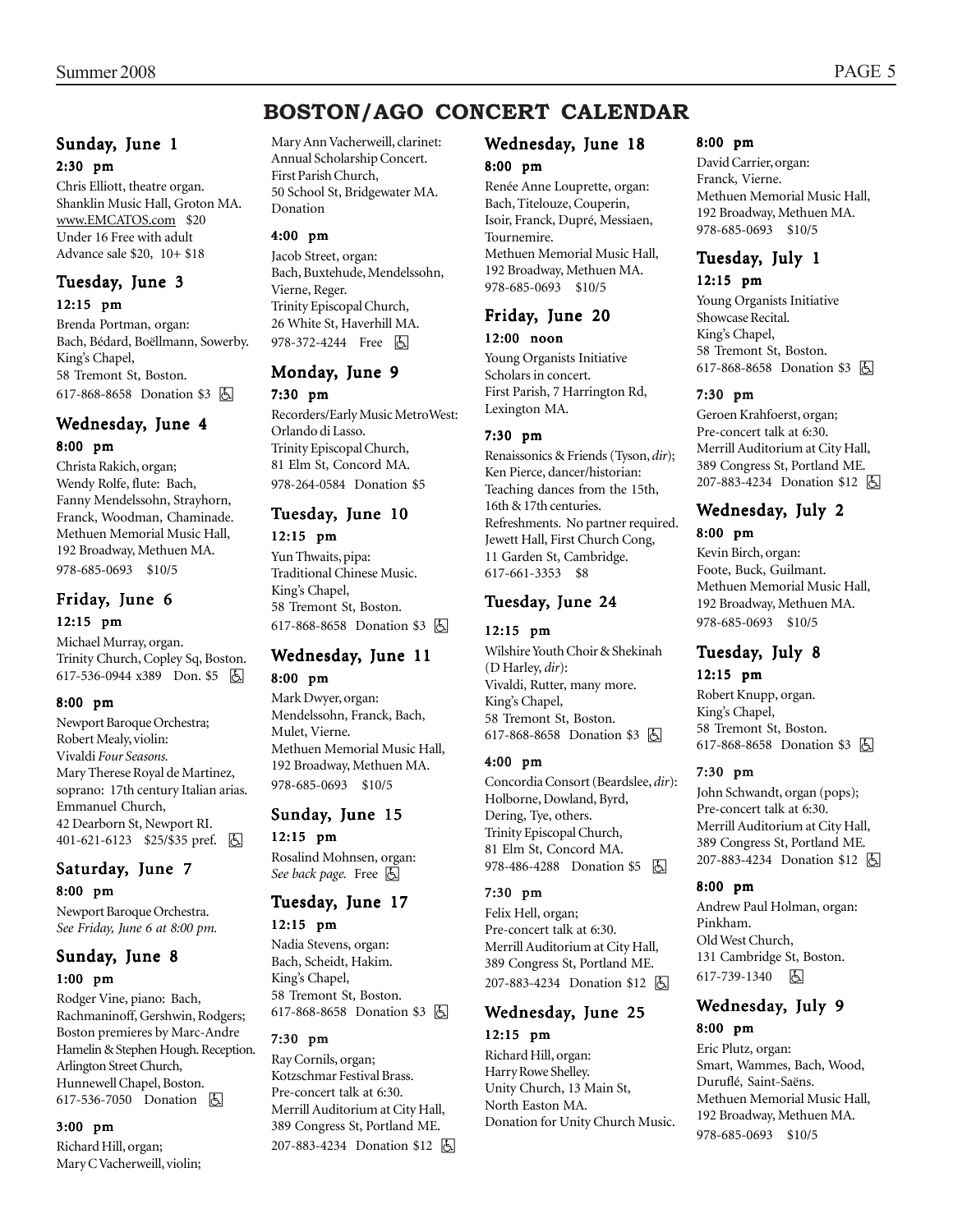Recorders/Early Music MetroWest: "Venetian Glory": Gabrieli, others. Trinity Episcopal Church, 81 Elm St, Concord MA. 978-264-0584 Donation \$5

# Tuesday, July 15

12:15 pm

Aaron Larget-Caplan, guitar. King's Chapel, 58 Tremont St, Boston. 617-868-8658 Donation \$3 因

#### 7:30 pm

Thomas Heywood, organ; Pre-concert talk at 6:30. Merrill Auditorium at City Hall, 389 Congress St, Portland ME. 207-883-4234 Donation \$12 **b** 

#### 8:00 pm

James Busby, organ; Nancy Armstrong, Peter Stickel, John Bumstead: Purcell. Old West Church, 131 Cambridge St, Boston. 617-739-1340 因

# Wednesday, July 16

#### 8:00 pm

Carol Williams, organ: Rutter, Gárdonyi, Glass, Bédard, Soares, Jenkins, Swayne, others. Methuen Memorial Music Hall, 192 Broadway, Methuen MA. 978-685-0693 \$10/5

Tuesday, July 22 12:15 pm

A-No-Ne Trio (Honhuku, *dir*): Cool Summer Jazz. King's Chapel, 58 Tremont St, Boston. 617-868-8658 Donation \$3 <a>

#### 8:00 pm

David Beyer, organ: Bach, Vaughan Williams. Old West Church, 131 Cambridge St, Boston. 617-739-1340 因

### Wednesday, July 23

#### 8:00 pm

Brett Maguire, organ: Brahms, Franck, Rogg, Vierne. Methuen Memorial Music Hall, 192 Broadway, Methuen MA. 978-685-0693 \$10/5

## Tuesday, July 29 12:15 pm

Jung Ah Lee, violin. King's Chapel, 58 Tremont St, Boston. 617-868-8658 Donation \$3 h

#### 4:00 pm

Robert Barney, organ. Trinity Episcopal Church, 81 Elm St, Concord MA. 978-486-4288 Donation \$5 因

#### 7:30 pm

Tom Trenney, organ, accompanying Silent Movie *The General* with Buster Keaton. Pre-concert talk at 6:30. Merrill Auditorium at City Hall, 389 Congress St, Portland ME. 207-883-4234 Donation \$12 **b** 

#### 8:00 pm

Natsumi Malloy, organ: Bach, Pozzi Escot, Franck, Messiaen. Old West Church, 131 Cambridge St, Boston. 617-739-1340 因

### Wednesday, July 30 8:00 pm

Alan Morrison, organ: Sowerby, Stover, Whitlock, Vierne. Methuen Memorial Music Hall, 192 Broadway, Methuen MA. 978-685-0693 \$10/5

#### Tuesday, August 5 12:15 pm

Gregg Sorensen, clarinet; Heinrich Christensen, organ: Mozart, Pinkham. King's Chapel, 58 Tremont St, Boston. 617-868-8658 Donation \$3 因

#### 7:30 pm

Ken Cowan, organ; Pre-concert talk at 6:30. Merrill Auditorium at City Hall, 389 Congress St, Portland ME. 207-883-4234 Donation \$12 **b** 

#### 8:00 pm

Joshua T Lawton, organ; Allegra Martin, voice: Alain, Albright, Buxtehude, de Grigny, Messiaen*.* Old West Church, 131 Cambridge St, Boston. 617-739-1340 6

# Wednesday, August 6

#### 8:00 pm

Gerhard Weinberger, organ: Bach, Genzmer, Reger, Liszt, Dupré. Methuen Memorial Music Hall, 192 Broadway, Methuen MA. 978-685-0693 \$10/5

#### Monday, August 11 7:30 pm

Recorders/Early Music MetroWest: Motets & Chorales by Schütz,

Scheidt, Schein, Praetorius. Trinity Episcopal Church, 81 Elm St, Concord MA. 978-264-0584 Donation \$5

### Tuesday, August 12 12:15 pm

Thomas Gregg, tenor; David Shapero, baritone: Bach, Carney, more. King's Chapel, 58 Tremont St, Boston. 617-868-8658 Donation \$3 | 5

#### 7:30 pm

Dave Wickerham, organ (pops); Pre-concert talk at 6:30. Merrill Auditorium at City Hall, 389 Congress St, Portland ME. 207-883-4234 Donation \$12 因

#### 8:00 pm

Margaret Angelini, organ: Böhm, Bach*.* Old West Church, 131 Cambridge St, Boston. 617-739-1340 因

### Wednesday, August 13

#### 8:00 pm

David Briggs, organ: Langlais, Franck, Bach, Saint-Saëns, Briggs, Tchaikovsky. Methuen Memorial Music Hall, 192 Broadway, Methuen MA. 978-685-0693 \$10/5

### Tuesday, August 19 12:15 pm

Steven Serpa, countertenor: Pärt, others. King's Chapel, 58 Tremont St, Boston. 617-868-8658 Donation \$3 [5]

#### 7:30 pm

Peter Conte, organ; Pre-concert talk at 6:30.

## PAGE 6 BOSTON/AGO Newsletter

Merrill Auditorium at City Hall, 389 Congress St, Portland ME. 207-883-4234 Donation \$12 4

## Wednesday, August 20

### 8:00 pm

Randall Mullin, organ: Mitchell, Gárdonyi, Macquaire, Widor, Vierne, Reubke. Methuen Memorial Music Hall, 192 Broadway, Methuen MA. 978-685-0693 \$10/5

#### Tuesday, August 26 12:15 pm

Franziska Huhn, harp. Kings' Chapel, 58 Tremont St, Boston. 617-868-8658 Donation \$3 [5]

#### 4:00 pm

Christopher Hawes, trumpet. Trinity Episcopal Church, 81 Elm St, Concord MA. 978-486-4288 Donation \$5 周

#### 7:30 pm

James Vivian, organ; Pre-concert talk at 6:30. Merrill Auditorium at City Hall, 389 Congress St, Portland ME. 207-883-4234 Donation \$12 因

### Wednesday, August 27

#### 8:00 pm

Joseph R Olefirowicz, organ: Bach, Dunham, Foote, Sanders, Lemmens, Grison, Howells, others. Methuen Memorial Music Hall, 192 Broadway, Methuen MA. 978-685-0693 \$10/5

#### Monday, September 1 7:00 pm

Christa Rakich, harpsichord: Bach *Goldberg Variations.* First Lutheran Church, 200 Berkeley St, Boston. 617-536-8851 \$15/10 因

## Wednesday, September 3

#### 8:00 pm

Frederick Hohman, organ: Bach, Grieg, Widor, Sibelius, Hohman, Vierne. Methuen Memorial Music Hall, 192 Broadway, Methuen MA. 978-685-0693 \$10/5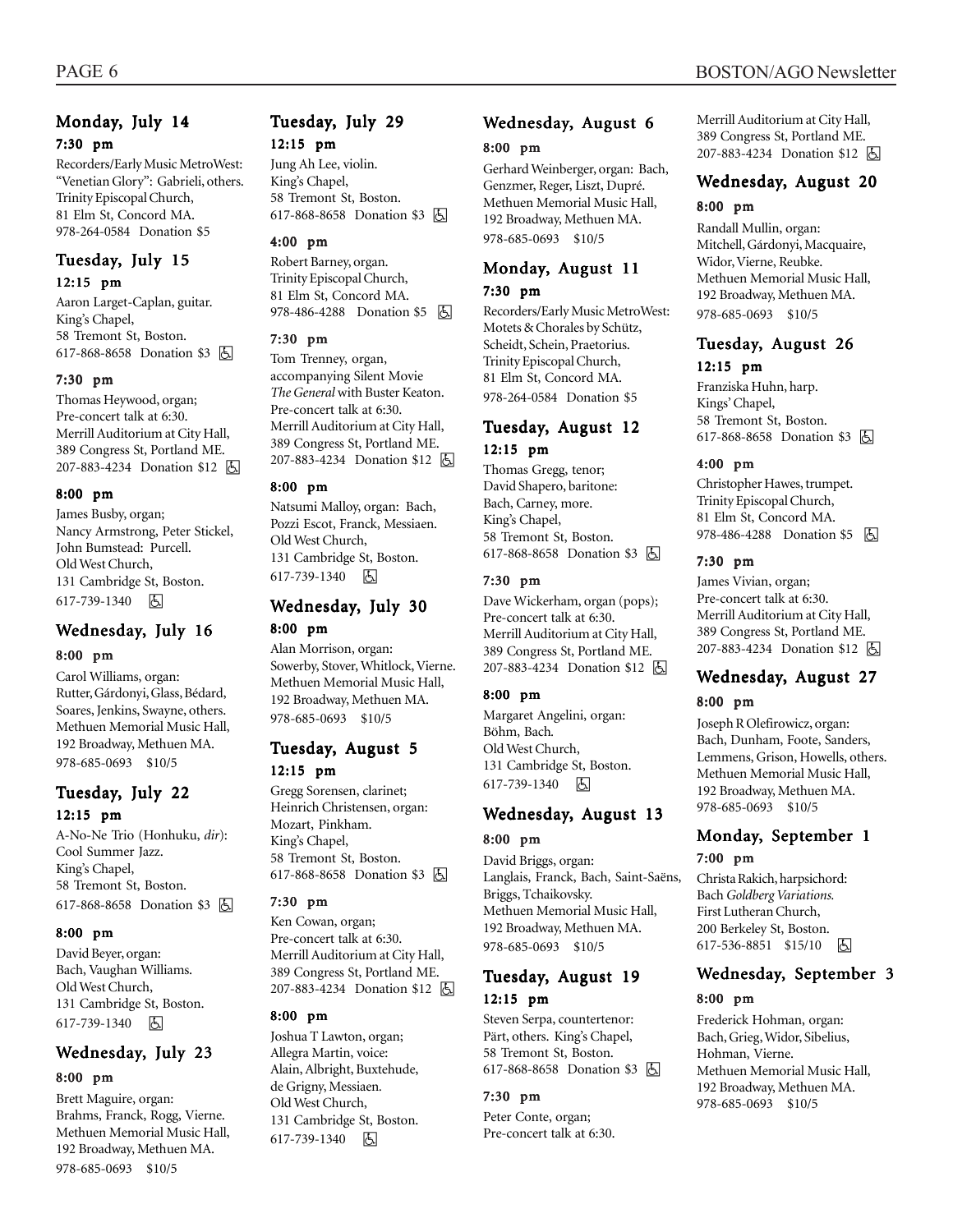# **Broadcast Schedule, Summer 2008**

### **WCRB (99.5 fm) and streaming on internet; www.wcrb.com**  CELEBRATING 49 YEARS OF BROADCASTING ON WCRB

Martin Steinmetz, Executive Producer and Technical Director

Rob Stuart-Vail Announcer

| <b>Broadcast Date</b> | Performer                                  | Location                                | <b>Music</b>                                                                                               |
|-----------------------|--------------------------------------------|-----------------------------------------|------------------------------------------------------------------------------------------------------------|
| June 1                | Clive Driskill-Smith                       | First Baptist, Beverly                  | Transports of Joy, Messiaen; Benedictus,<br>Reger; Prelude & Fugue on BACH, Liszt                          |
| June 8                | James David Christie                       | Methuen Music Hall                      | Preludium in G, Buxtehude; "La Vallee",<br>Bonnal; Acclamations, Langlais                                  |
| June 15               | Lee Ridgway                                | Holy Name, W. Roxbury                   | 3 Spirituals, Greenlee; Pastorale & Finale<br>from Symphony 2, Widor                                       |
| June 22               | Peter Sykes                                | Immaculate Conception,<br><b>Boston</b> | Pastorale, Franck; Prelude & Fugue, Saint-<br>Saens; Scherzo, Gigout                                       |
| June 29               | Lee Ridgway                                | Holy Name, W. Roxbury                   | Fantasie in C, Franck; Variations on<br>"Wondrous Love", Barber                                            |
| July 6                | Douglas Major and<br>Richard Watson, Tmpt. | Methuen Music Hall                      | Music of Telemann and other selections                                                                     |
| July 13               | <b>Richard Clark</b>                       | Holy Name, W. Roxbury                   | Chorale #2, Franck; Prayer of St. Gregory,<br>Hovhaness                                                    |
| July 20               | Heinrich Christensen                       | St. Cecilia, Boston                     | Intermezzo, Vierne; Chorale #1, Franck                                                                     |
| July 27               | Douglas Major and<br>Richard Watson, Tmpt. | Methuen Music Hall                      | Music of Telemann and other selections                                                                     |
| Aug 3                 | <b>Richard Clark</b>                       | Holy Name, W. Roxbury                   | "Unity", Clark; Toccata in D, Buxtehude;<br>"Ascent to Freedom", Clark                                     |
| Aug $10$              | Peter Sykes                                | Immaculate Conception,<br><b>Boston</b> | Prelude & Allegro, Gigout; 1 <sup>st</sup> Mymt. from<br>Sonata #1, Mendelssohn; Pastorale,<br>Rheinberger |
| Aug 17                | Heinrich Christensen                       | St. Cecilia, Boston                     | Passion Symphony, Dupre                                                                                    |
| Aug 24                | Peter Sykes                                | Immaculate Conception,<br><b>Boston</b> | Adagio & Finale from Sonata #1,<br>Mendelssohn; Intro. & Passacaglia, Reger                                |
| Aug 31                | Lynne Davis                                | Holy Cross Chapel                       | Alamanda, Scheidt; Prelude & Fugue in D,<br>Bach                                                           |

# Boston City Singers Auditions

Boston City Singers, Boston's Acclaimed Youth Chorus, is pleased to announce June interviews and auditions for young people ages 5-18 for the 2008 - 2009 season. Training Chorus programs are available at several locations in Dorchester, South Boston, and Jamaica Plain for children. No former experience is necessary.

Boston City Singers' Dorchester-based Concert Chorus program accepts young people ages 11-18 with prior experience and a strong interest in singing. Provided are: Vocal coaching, collaborative performances, national and international touring opportunities, distinctive and challenging repertoire.

For more information and appointments, please call: BCS Artistic Director, Jane Money at 617-825-0674, or visit www.bostoncitysingers.org.

# Electronic Newsletter Information

This past season about a 1/4 of the Chapter elected to receive their Newsletters electronically. The system has worked well: not only have those members received the Newsletter 2-3 weeks earlier than the paper version, but they have saved the Chapter publishing costs. We encourage use of this service – check the box on your renewal form to do so.

# E-mail from the Chapter

It has come to our attention that it is possible for some e-mail program spam filters to block reception of bulk e-mail unless the user indicates that they "approve" of the source. This can be done by putting bago-announce @bostonago.com in your address book.

Note that our e-mail list is never given out for purposes other than official Chapter business.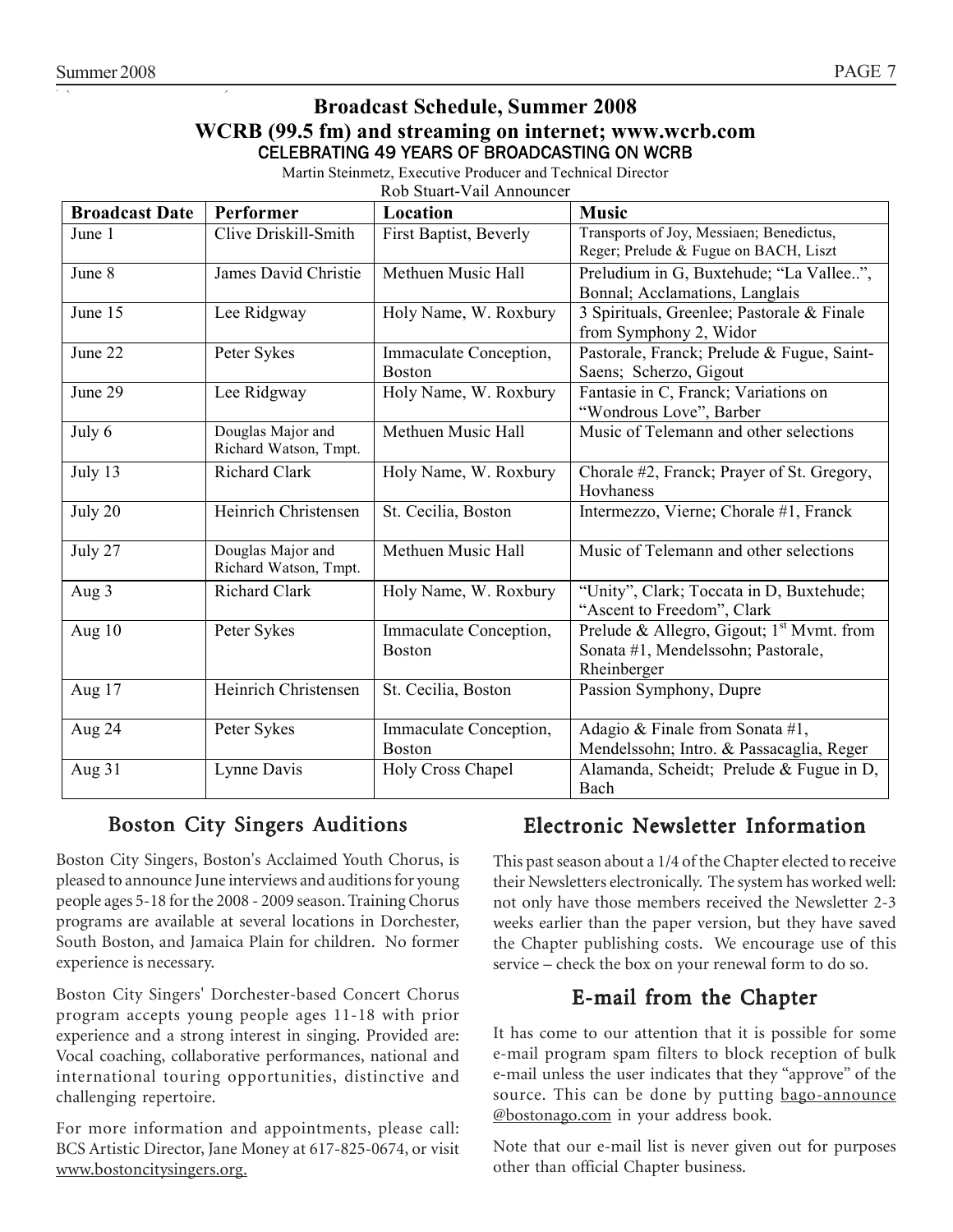#### AGO Boston Chapter Substitute List **UPDATED May 2008**

| Name                       |                                  |                                   |                            |               |                |                 |
|----------------------------|----------------------------------|-----------------------------------|----------------------------|---------------|----------------|-----------------|
|                            | Phone                            | E-mail                            | From/                      | Denoms.       | Available      | Available       |
|                            |                                  |                                   | Driving radius             | Comfortable   | Sundays?       | as Interim?     |
|                            |                                  |                                   |                            | with          |                |                 |
|                            | 413.652.1348                     | matt.alcombright@gmail.com        |                            | RC            |                |                 |
| ALCOMBRIGHT, Matthew       |                                  |                                   | Boston+30 mi.              |               | p.m. only      | Yes             |
| ARMSTRONG, Susan           | 603.428.3074                     | etitcomb@conknet.com              | NH                         | <b>ALL</b>    | Yes            |                 |
| <b>BAKER</b> , David       | 617.367.4260                     | dgb137@mac.com                    | Waltham                    | <b>ALL</b>    | Yes            |                 |
| <b>BERMANI</b> . Eric      | 508.876.9911                     | StCatherinemusic@aol.com          | New England                | <b>ALL</b>    | p.m. only      |                 |
|                            |                                  |                                   |                            |               |                |                 |
| BICHEL, Daryl              | 617.312.8328                     | DarylBichel@aol.com               | Jamaica Plain              | <b>ALL</b>    | Summer only    |                 |
| BROMS, Edward A.           | 617.548.3974                     | ebroms@diomass.org                | New England                | <b>ALL</b>    | No             | No              |
|                            |                                  |                                   |                            | RC            |                |                 |
| BROWN, Anthony             | 617.921.2103                     | anthonysbrown@gmail.com           | Boston metro area          |               | Yes            | Yes             |
| BROWN, Deborah             | 978.475.6494                     | browndeb10@comcast.net            | Andover+15 mi.             | P, RC         | No             | No              |
| <b>BURMEISTER, Frances</b> | 978.372.0606                     | fburmeister@hotmail.com           | Boston & north (NH)        | ALL           | Summer only    | Yes             |
| CARSON, Laurence           | (h)617.451.0822                  | laurence.carson2@verizon.net      | Boston                     | ALL           | No             |                 |
|                            |                                  |                                   |                            |               |                |                 |
|                            | (w)781.235.0034                  |                                   |                            |               |                |                 |
| CARUSO, Jessica            | 508.881.6032                     | jess caruso@yahoo.com             | Boston & western suburbs   | ALL but RC    | Yes            | No              |
| CATANESYE, William         | 781.858.5087                     | wcatanesye@aol.com                | Boston+35 mi.              | RC, E         | After 11 a.m.  |                 |
|                            | 617.713.0193                     |                                   | <b>Brookline</b>           | P.E           |                |                 |
| CHADWICK, Judith           |                                  |                                   |                            |               | Yes            | Yes (org. only) |
| CIENNIWA, Paul             | 508.676.8483                     | paul@fscboston.org                | Boston & south             | <b>ALL</b>    | No             | No              |
| COOMAN, Carson             | 617.285.2577                     | carson@carsoncooman.com           | Cambridge/Boston           | <b>ALL</b>    | Yes            | Yes             |
| COVELL, Wendy              | 617.731.3726                     | wendycove@verizon.net             | <b>MBTA</b> from Boston    | <b>ALL</b>    | No             | No              |
|                            |                                  |                                   |                            |               |                |                 |
| D'ANGELO, Rich             | $\overline{(w)}$ 617.266.2471    | wolf@channelwolves.com            | Boston Metro area          | RC (open to   | Yes            |                 |
|                            | $(m)$ 617.513.8837               |                                   |                            | others)       |                |                 |
| DUERR, Cheryl              | 781.860.8893                     | clduerr@verizon.net               | Greater Boston             | ALL           | Yes            | Yes             |
|                            |                                  |                                   |                            |               |                |                 |
| DUGAS, Neil                | 617.661.2061                     | n-dugas@comcast.net               | Boston+40 mi.              | <b>ALL</b>    | Yes            | No              |
| FANTASIA, Philip           | 508.359.4634                     | pmfantasia@mindspring.com         | Medfield                   | <b>ALL</b>    | Yes            |                 |
| FLUMMERFELT, Jane          | (w)781.862.4220                  | j.flummerfelt@comcast.net         | Greater Boston             | ALL           | No             | No              |
|                            |                                  |                                   |                            |               |                |                 |
|                            | (h) 781.734.0327                 |                                   |                            |               |                |                 |
| FLYYN, Greg                | 617.730.9377                     | leeflynn38@yahoo.com              | Boston                     | <b>ALL</b>    | Yes            | Yes             |
| FUNG, Teresa               | 781.575.0408                     | fung@simmons.edu                  | Canton                     | <b>ALL</b>    | Yes            | Yes             |
|                            |                                  |                                   |                            |               |                |                 |
| <b>GABLER, Rose Mary</b>   | 781.862.6322                     | rmgabler@aol.com                  | Lexington                  | RC            | Yes            |                 |
| GALIE, Kevin               | 617.427.2342                     | KevinJNGalie@gmail.com            | Eastern MA                 | <b>ALL</b>    | Yes            | Yes             |
| GODA, Glenn                | (h)617.442.7079                  | glenngoda1545@aol.com             | Roxbury                    | ALL           | No             |                 |
|                            | $(w)$ 617.445.2600               |                                   |                            |               |                |                 |
|                            |                                  |                                   |                            |               |                |                 |
| GRUNDEEN, Paulette         | (h)978.623.7031                  | grundeen@mathbox.com              | Andover                    | ALL           | Yes            | Yes             |
|                            | (m)978.790.1878                  |                                   |                            |               |                |                 |
|                            |                                  |                                   |                            |               |                |                 |
| GUSTAFSON, Karin J.        | 508.879.7262                     | karinj.gustafson@worldnet.att.net | W&S of Boston              | P, E, L       | Yes            |                 |
| GUZASKY, G. Fredrick       | 781.420.6880                     | fredboston@msn.com                | Boston + 50 mi.            | <b>ALL</b>    | Yes            | Yes             |
| HENRY, Colleen             | 781.646.4939                     | cbhkeys@rcn.com                   | Boston $+25$ mi.           | <b>ALL</b>    | Yes            |                 |
| HOWARD, Suzannah           | 617.792.4247                     |                                   | Boston                     |               | Yes            |                 |
|                            |                                  |                                   |                            |               |                |                 |
| HUMPHREVILLE, Robert       | 617.864.0800                     | r.hump@verizon.net                | Cambridge                  | <b>ALL</b>    | Yes            |                 |
| JAMES, Stephen             | 508.620.1626                     | sdjames77@alumni.amherst.edu      | Framingham                 | <b>ALL</b>    | July 1-Sept. 7 |                 |
| JOHNSON, Robert            | 508.226.8991                     | bobjohnson22@comcast.net          | Attleboro                  | <b>ALL</b>    | Yes            |                 |
|                            |                                  |                                   |                            |               |                |                 |
| KELTON, R. Harrison        | 617.964.3413                     | rhkelton@rcn.com                  | Boston                     | <b>ALL</b>    | Yes            |                 |
| KWOK, Esther               | 781.986.0263                     | ewkwok@aol.com                    |                            | <b>ALL</b>    | No             |                 |
| LAMOUREUX, Daniel          | 617.232.1345                     | dlamour@comcast.net               | Brookline + 50 mi.         | <b>ALL</b>    | No             | No              |
|                            |                                  |                                   |                            |               |                |                 |
|                            |                                  |                                   |                            |               |                |                 |
| LAWTON, Carole             | 781.641.3012                     | czlawton@yahoo.com                | Boston 20 mi. rad          | P, RC         | Yes            | Yes             |
|                            |                                  |                                   |                            |               |                |                 |
| LINKE, Reena               | 281.770.8361                     | Reena.M.L@gmail.com               | w/in 45 minutes of Boston  | <b>ALL</b>    | No             | Yes             |
| LOUD, Miranda              | 617.926.2355                     | mirandaloud@yahoo.com             | Watertown                  |               |                |                 |
| LOVELL, Russ               | 978.433.2621                     | russ1948@juno.com                 | Pepperell                  | <b>ALL</b>    | Yes            |                 |
|                            | (m)978.877.3924                  |                                   |                            |               |                |                 |
|                            |                                  |                                   |                            |               |                |                 |
| LUEFT, Lorraine            | 617.489.1178                     | LorraineL2@peoplepc.com           | Boston $+45$ mi.           | <b>ALL</b>    | Yes            | Yes             |
| LYNCH, Colin               | 603.219.0264                     | clynch@sps.edu                    | Boston $+60$ mi.           | E, RC         | Yes            | Yes             |
| MARGETSON, Eunice          | 781.483.6142                     |                                   | Medford                    |               | Yes            |                 |
|                            |                                  |                                   |                            |               |                |                 |
| NOBLE, Robert              | 781.648.5618                     | robert.noble@pioneerinvest.com    | Arlington                  | <b>ALL</b>    | Yes            |                 |
| OLBASH, Michael J.         | 617.275.8129                     | olbash@post.harvard.edu           | Boston/RI                  | <b>ALL</b>    | After 11.00 am |                 |
| OWEN, Barbara              | 978.465.2068                     | owenbar@juno.com                  | Greater Boston and points  | ALL           | No             | Yes             |
|                            |                                  |                                   | north preferred            |               |                |                 |
|                            |                                  |                                   |                            |               |                |                 |
| PAGETT, John               | 603.578.0262                     | johnpagett@verizon.net            | Northern Mass./Southern NH | <b>ALL</b>    | Yes            | Yes             |
| PATCHEL, Steven            | 617.697.5123                     | SteveP7@aol.com                   | <b>Boston</b>              | <b>ALI</b>    | No             |                 |
| REGESTEIN, Lois            | 617.739.1340                     | lois.r@attnet                     | <b>Mission Hill</b>        | <b>ALL</b>    | No             |                 |
|                            |                                  |                                   |                            |               | Yes            | Yes             |
| REMEK, Philip              | (h)617.934.5469                  | p remek@yahoo.com                 | New England                | ALL           |                |                 |
|                            | $(c)$ 305.342.4929               |                                   |                            |               |                |                 |
| RICE, Joyce Painter        | 978.465.1901                     | Joyceorganist@aol.com             | Boston, North; NH, ME      | <b>ALL</b>    | July-August    | No              |
| RUPERT, Mary Jane          | 617.864.2271                     | $m$ jrupert@gis.net               | Cambridge                  | ALL           | Yes            |                 |
|                            |                                  |                                   |                            |               |                |                 |
| SANTINI, Brandon           | 781.331.0930                     |                                   | Weymouth                   | ALL (pref RC) | Yes            |                 |
| <b>SATERLEE, Thomas</b>    | 617.787.7874                     | saterleet@yahoo.com               | Boston + 50 mi.            | <b>ALL</b>    | Yes            | Yes             |
| SCHEIBERT JEROLD,          | $(h)$ 617.739.1751               | bvjerold@aol.com                  | Boston                     | ALL           | Yes            | Yes             |
| Beverly                    | $(m)$ 617.240.2815               |                                   |                            |               |                |                 |
|                            |                                  |                                   |                            |               |                |                 |
| SHAUD, Dan                 | $(h)$ 617.924.1067               | danshaud@gmail.com                | Watertown                  |               | Yes            |                 |
|                            | (c)857.636.8844                  |                                   |                            |               |                |                 |
| SHENTON, Andrew            | 617.327.4604                     | shenton@bu.edu                    | Boston                     | <b>ALL</b>    | June-August    |                 |
|                            |                                  |                                   |                            |               |                |                 |
| SMITH, Jeffrey H.          | (h)781.224.1767                  | jeffreyhsmith@hotmail.com         | Wakefield                  | ALL           | Yes            |                 |
|                            | $(w)$ 617.735.9953               |                                   |                            |               |                |                 |
| SMITH, Michael Wayne       | $(m)$ 203.645.9227               | mwsmith@groton.org                | Groton                     | ALL           | Yes            |                 |
|                            |                                  |                                   |                            |               |                |                 |
|                            | (w)978.448.7365                  |                                   |                            |               |                |                 |
| TEMPLE, Candace            | 781.275.0506                     | candacewt@aol.com                 | Bedford                    | E, P          | Yes            |                 |
| THOMAS, Mark               | $(m)$ 513.253.8677               | mark.thomas.1@bc.edu              | <b>MBTA</b>                | RC            | Yes            | Yes             |
|                            | $(h)$ 508.366.0509               |                                   | Sudbury/                   |               | No             |                 |
| TOEPPNER, Lois Z.          |                                  | toeppner4@charter.net             |                            | ALL           |                |                 |
|                            | (m)978.376.4036                  |                                   | Westborough                |               |                |                 |
| TURBESSI, Joe              | 231.343.5943                     | joseph.turbessi@gmail.com         | <b>MBTA</b> from Boston    | <b>ALL</b>    | Yes            | Yes             |
| VARGHESE, Laya M.          | 908.420.1531                     | LayaMVarghese@gmail.com           | <b>MBTA</b> from Boston    | ALL           | Yes            | Yes             |
|                            |                                  |                                   |                            |               |                |                 |
| WARNER, Sally Slade        | (h)978.475.2599                  | sswarner@andover.edu              |                            | ALL           | Yes            |                 |
|                            | (w)978.749.4264                  |                                   |                            |               |                |                 |
| WITTE, Douglas             | (fx)978.749.4265<br>617.242.0589 | dnwitte@hotmail.com               | <b>MBTA</b>                | E.P           | No             | No              |

Further assistance, if needed, is available from the Boston chapter's substitute list coordinator, Joshua T. Lawton  $(545 \text{ Mt}$ . Auburn Street #2. Watertown. MA  $02472, 617, 926, 1042$ . JTL awton at mac.com)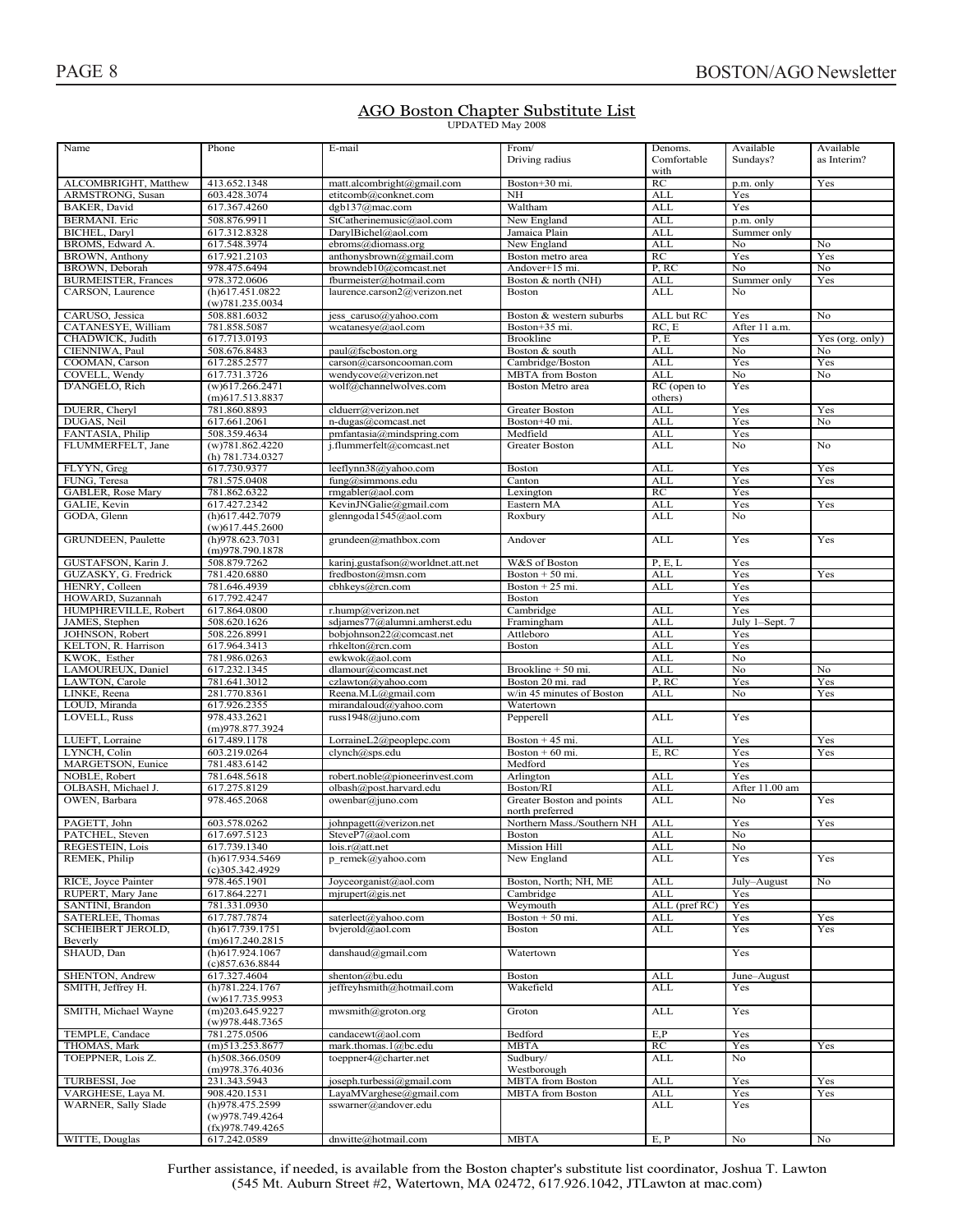# **PLACEMENT JUNE, 2008**

The date in brackets following a church's name shows when the church first requested a listing. Salary is income paid by the church. Services such as funerals (fn) and weddings (wd) with additional fees are estimated as shown.

#### **ORGANIST/CHOIR DIRECTOR**

| Denomination Hours |           | Location        | Name of Church                           | Organ             | Salary     | Est. Add'l Comp       |
|--------------------|-----------|-----------------|------------------------------------------|-------------------|------------|-----------------------|
| Episcopal          | 10        | Newton, MA      | Trinity Parish [06/08]                   | Hook & Hastings   | 16,900     | $2-4$ fn/0-2          |
|                    |           |                 |                                          |                   |            | wd                    |
| Episcopal          | 10        | Auburndale, MA  | Parish of the Messiah [4/08]             | Olson             | 12,500     | $1$ fn/ $1$ wd        |
| Episcopal          | 30        | Exeter, NH      | Christ Church [01/08]                    | Lively-Fulcher    | $32,000 -$ | $5-7$ fn/ $3-$        |
|                    |           |                 |                                          |                   | 45,000     | 4/wd                  |
| Episcopal          | $20 - 25$ | Plymouth, MA    | Christ Church [12/07]                    | Estey             | 22,500-    | $20 \text{ ft}$ /6 wd |
|                    |           |                 |                                          |                   | 28,000     |                       |
| Episcopal          | 10        | Marshfield, MA  | Trinity Episcopal Church [7/07]          | Allen             | $9,000-$   | $0-4$ fn/ $0-4$       |
|                    |           |                 |                                          |                   | 10,500     | wd                    |
| Methodist          | 40        | Worcester, MA   | Wesley United Methodist Church [05/08]   | E.M. Skinner      | 45,000-    | $4$ fn/ $4$ wd        |
|                    |           |                 |                                          |                   | 53,000     |                       |
| <b>UCC</b>         | $10-15$   | North Falmouth, | North Falmouth Congregational Church     | Allen             | 13,500-    | $3-5$ fn/ $3-5$       |
|                    |           | MA              | $3/08$ ]                                 |                   | 15,000     | wd                    |
| <b>UCC</b>         | 10        | Norton, MA      | Trinitarian Congregational Church [6/07] | Simmons-          | 8,700      | $8$ fn/6 wd           |
|                    |           |                 |                                          | Holbrook          |            |                       |
| UU                 | 10        | Mendon $&$      | Unitarian Congregation of Mendon and     | $(1)$ Lawes       | 7,000-     | $4$ fn/wd             |
|                    |           | Uxbridge, MA    | Uxbridge $[05/08]$                       | (2) Hook/Hastings | 10.000     |                       |

#### **ORGANIST ONLY**

| Unitarian Univ. | $8 - 10$ | W.<br>Newton, MA | First Unitarian Society in Newton | Hook & Hastings | 10.000    | $\frac{9 \text{ ft}}{6 \text{ wd}}$ |
|-----------------|----------|------------------|-----------------------------------|-----------------|-----------|-------------------------------------|
|                 |          |                  | 12/07                             |                 | 10 months |                                     |
| Unitarian Univ. |          | MA<br>Boston.    | Arlington Street Church [12/07]   | Aeolian-Skinner | 3.000     | $9 \text{ ft} / 8 - 12 \text{ wd}$  |

#### **DIRECTOR ONLY**

| Episcopal | 10 | $\sim$<br>hestnut: | [09/07]<br>Thurch of the<br>: Redeemer | Noack | $\sqrt{2}$<br>9.000<br>(Sept. | N<br>13/T |
|-----------|----|--------------------|----------------------------------------|-------|-------------------------------|-----------|
|           |    | Hill.<br>МA        | . Choir Director only)<br>outh         |       | Mav<br>___                    |           |

Please also see postings at www.bostonago.com for contact information regarding these openings. Some churches here may no longer be receiving names but have not notified placement.

The following position has been filled: Beechwood Congregational Church, Cohasset, MA

**LISTING YOUR CHURCH ON THIS PAGE** Contact Janet Hunt, Placement Coordinator, at janet.hunt@sjs.edu.

# Advertising 2008-2009

At the moment, all 2008-2009 Newsletter back half page ad space is available at \$85 per issue. Reserve now if you want this space – it always sells out and I regularly turn down many requests. Back page ads are limited to two per season for any one organization. Note that inside ads (1/4 page at \$25) are accepted anytime before deadline without reservation.

Note that we do run, at no charge for members, small (couple of lines) ads to buy, sell, or donate useful items.

And finally, note that due to space limitations, we do not run ads for personal services in the Newsletter. Use the Yearbook to advertise yourself as a musician or otherwise.

# See You in September

The Newsletter will be taking July and August off! We wish all of you a restful and safe Summer.

> *-- Jim Swist, Editor -- Barbara Swist, Publisher*

### **NEXT DEADLINE:**

#### **August 8 for September, 2008 Issue**

Please send all notices, news, and articles to:

Jim Swist, 34 Jason Street #2, Arlington MA 02476 Or send via e-mail to  $\frac{\text{swist}(\partial \text{connect})}{\text{swist}(\partial \text{connect})}$ (inline text or WORD .doc file attachment)

.